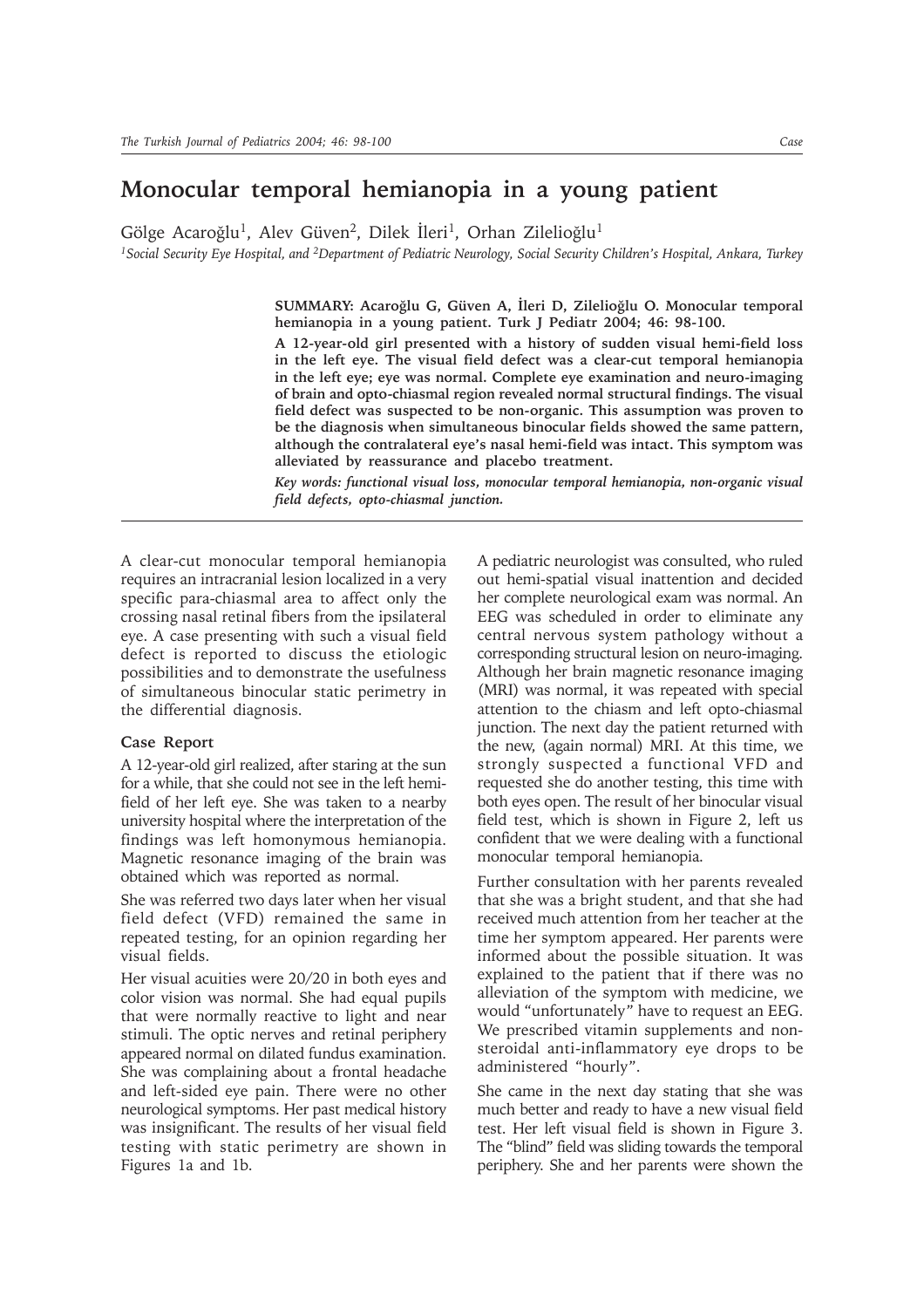## **Discussion**

A patient with a monocular temporal hemianopia is likely to have a lesion in the ipsilateral optic nerve, close enough to the chiasm to selectively impair conduction in crossing nasal retinal fibers from the ipsilateral eye, but too anterior to affect crossing nasal retinal fibers from the contralateral eye. The combination of a relative afferent papillary defect (RAPD), with or without optic disc pallor on the side of the monocular temporal field loss implicates compression of the optic nerve at its junction with the chiasm<sup>1</sup>. Hershenfeld et al.<sup>2</sup>



**Fig. 1.** Initial left (a) and right (b) visual fields of the patient.



**Fig. 2.** Binocular simultaneous visual field of the patient.

**Fig. 3.** Left visual field of the patient, performed one day after the diagnosis.